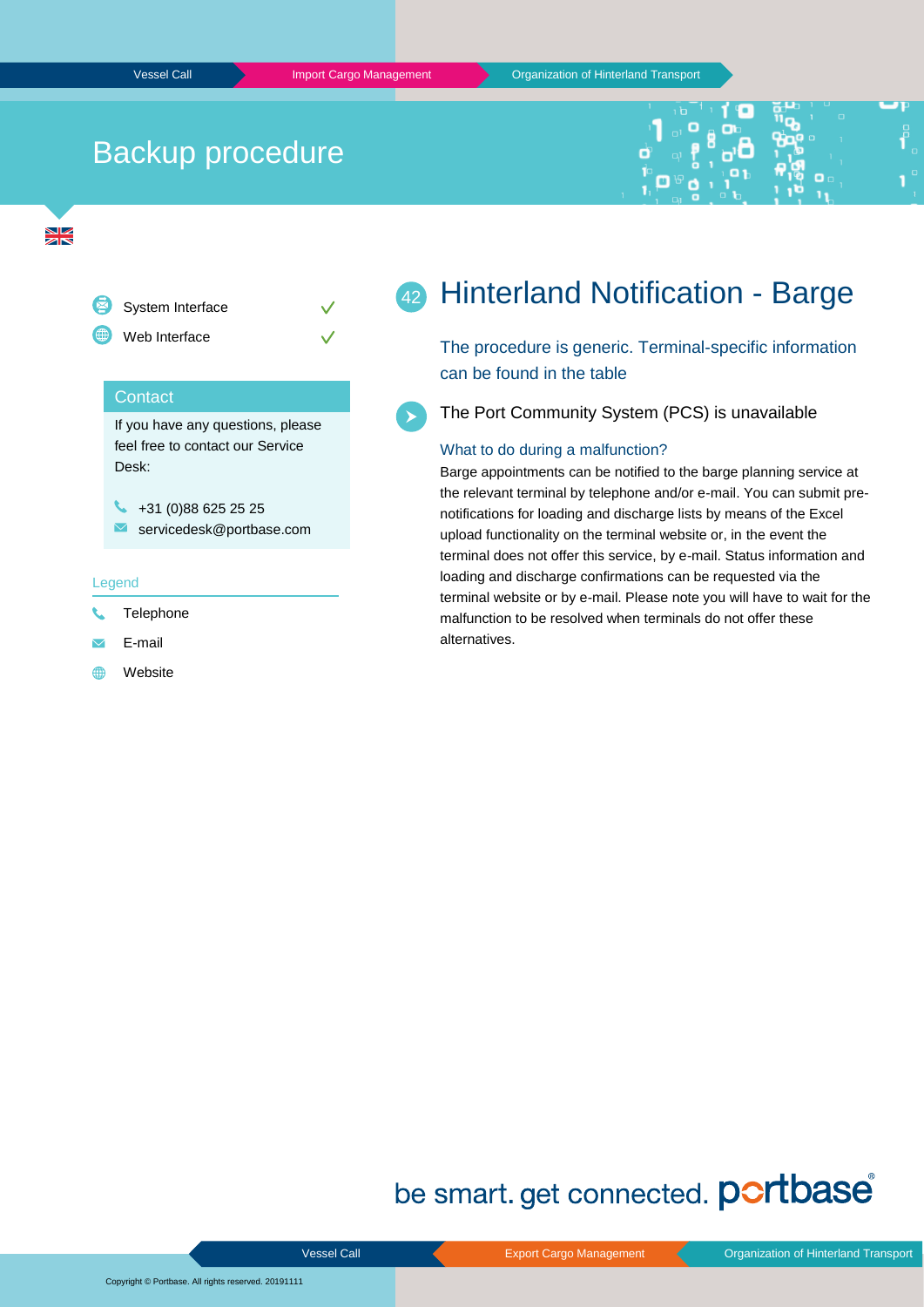# Backup procedure



 $\frac{N}{2}$ 

### What to do after the malfunction has been resolved?

New barge appointments and loading and discharge lists can be submitted using the standard procedure. If you have any doubts about the processing of your pre-notification, please contact the Portbase Service Desk.

## The terminal system is unavailable?

### What to do during a malfunction?

You can submit pre-notifications for barge appointments via Portbase as usual. You can submit pre-notifications for loading and discharge lists by means of the Excel upload functionality on the terminal website or, in the event the terminal does not offer this service, by e-mail. Please note you will have to wait for the malfunction to be resolved when terminals do not offer these alternatives. Status information is not available in this situation.

### What to do after the malfunction has been resolved?

New loading and discharge lists can be submitted via the standard procedure. If you have any doubts about the processing of your pre-notification, please contact the Portbase Service Desk.

| Terminal-specific information |  |
|-------------------------------|--|
|                               |  |

| <b>Terminal</b>                  |                      |                      |                      |                 |
|----------------------------------|----------------------|----------------------|----------------------|-----------------|
|                                  | Submitting           |                      |                      | Request         |
|                                  | notification for     | Pre-notifying        | Request              | loading and     |
|                                  | barge                | loading and          | status               | discharge       |
| Terminal                         | appointment          | discharge lists*     | information**        | confirmation**  |
| <b>APMTR Terminals Rotterdam</b> | $\triangleright$     | <b>x∄</b>            | ∰                    | ∰               |
| APM2 Terminals Maasvlakte        | $\blacktriangledown$ | $***$                | ∰                    | ×               |
| Barge Center Waalhaven           | $\sim$ $\sim$        | ▽                    | ⊕                    | ∰               |
| <b>ECT Delta Terminal</b>        | $\blacktriangledown$ | 难                    | ∰                    | ∰               |
| Euromax Terminal Rotterdam       | $\overline{\vee}$    | <b>xD</b>            | ⊕                    | ∰               |
| Rotterdam World Gateway          | $\blacktriangledown$ | $***$                | $\blacktriangledown$ | $\triangledown$ |
| <b>Uniport</b>                   |                      | $\blacktriangledown$ | ⊕                    | ∰               |
| <b>RST Noord</b>                 |                      |                      | ∰                    | ∰               |

\* The contents of this list should be identical to the discharge and loading list you normally submit via Portbase.

\*\* Only during a PCS malfunction, unavailable during a terminal system malfunction.

# be smart. get connected. portbase